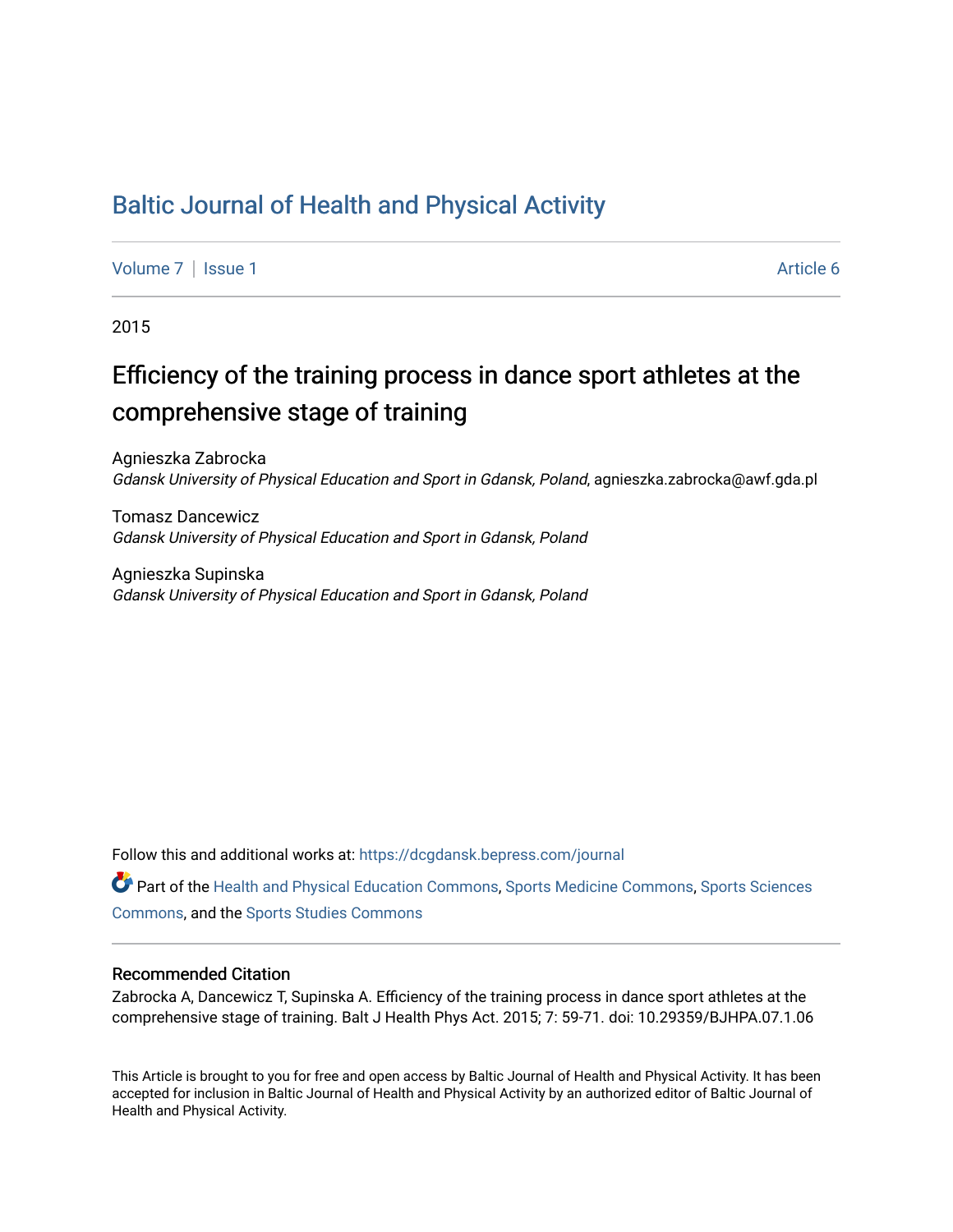#### **ORIGINAL**

# **Efficiency of the training process in dance sport athletes at the comprehensive stage of training**

**Authors' Contribution:**

- **A** Study Design
- **B** Data Collection
- **C** Statistical Analysis
- **D** Data Interpretation
- **E** Manuscript Preparation

**F** Literature Search

**G** Funds Collection

**Agnieszka Zabrocka ABCEFG, Tomasz Dancewicz CD, Agnieszka Supinska ABEFG**

Gdansk University of Physical Education and Sport in Gdansk, Poland

| abstract                    |                                                                                                                                                                                                                                                                                                                                                                                                                                                                                                                                                                                                                                                                                                                                                                                                                                                                                                                                                                                                                                                                                                                                                                    |
|-----------------------------|--------------------------------------------------------------------------------------------------------------------------------------------------------------------------------------------------------------------------------------------------------------------------------------------------------------------------------------------------------------------------------------------------------------------------------------------------------------------------------------------------------------------------------------------------------------------------------------------------------------------------------------------------------------------------------------------------------------------------------------------------------------------------------------------------------------------------------------------------------------------------------------------------------------------------------------------------------------------------------------------------------------------------------------------------------------------------------------------------------------------------------------------------------------------|
| <b>Background</b>           | The research aimed to determine motor skills that significantly affect the level of technical<br>preparation in dancesport at the early stage of training. The applicable purpose was to<br>determine the selection indicators in dancesport at the stage of initial training.                                                                                                                                                                                                                                                                                                                                                                                                                                                                                                                                                                                                                                                                                                                                                                                                                                                                                     |
| <b>Material/Methods</b>     | The study involved 50 dancesport contestants aged 6-9 years. The tests were carried out 3<br>times, at the beginning, after a year and after two years of training. Motor skills were asses-<br>sed by means of: the Starosta's test, a stabilographic platform, the IPTF trial, a trial testing<br>the frequency of moves, a measurement of explosive strength of the lower limbs, ergometric<br>measuring equipment "Concept 2 Dyno", a test of simple reaction speed and of anticipation<br>in space. Special fitness was determined on the basis of results of special fitness tests and<br>standard anthropometric measurements were made by means of Martin's method. A factor<br>analysis was made of all the measurements; the correlation matrix was calculated with<br>probability at $p \le 0.05$ . Independent variables were confronted with the special fitness test<br>results presented by the studied dancers. The multiple regression method was used, and for<br>analysis the special fitness test result of 3 dance tournaments immediately after the 1st, 2nd<br>and 3rd stage of laboratory tests and the results of these tests were taken. |
| <b>Results</b>              | The result of the special fitness test at the 1st stage of research is explained by multiple<br>regression with independent variables in 66%, at the 2nd stage of research in 87%, and at<br>the 3rd stage of research in 81%. The highest level of regression was reported at the 1st<br>stage of research for the variable both legs coordination and at the 3rd stage of research<br>for the variables balance and chené turns.                                                                                                                                                                                                                                                                                                                                                                                                                                                                                                                                                                                                                                                                                                                                 |
| <b>Conclusions</b>          | 1. At the early stage of practicing dancesport, the greatest impact on the special fit-<br>ness is exerted by: motor coordination, balance, flexibility, speed and strength<br>skills, the body height and mass, the pelvis, torso, and chest indicators, and BMI.<br>2. The tests and indices applied in the research best reflect the specificity of dancesport<br>and they can be recommended in the selection process for this sport discipline.                                                                                                                                                                                                                                                                                                                                                                                                                                                                                                                                                                                                                                                                                                               |
| Key words                   | dancesport, effectiveness of training, motor skills.                                                                                                                                                                                                                                                                                                                                                                                                                                                                                                                                                                                                                                                                                                                                                                                                                                                                                                                                                                                                                                                                                                               |
| article details             |                                                                                                                                                                                                                                                                                                                                                                                                                                                                                                                                                                                                                                                                                                                                                                                                                                                                                                                                                                                                                                                                                                                                                                    |
| <b>Article statistics</b>   | Word count: 3382; Tables: 6; Figures: 11; References: 14<br>Received: September 2014; Accepted: January 2015; Published: March 2015                                                                                                                                                                                                                                                                                                                                                                                                                                                                                                                                                                                                                                                                                                                                                                                                                                                                                                                                                                                                                                |
| <b>Full-text PDF:</b>       | http://www.balticsportscience.com                                                                                                                                                                                                                                                                                                                                                                                                                                                                                                                                                                                                                                                                                                                                                                                                                                                                                                                                                                                                                                                                                                                                  |
| Copyright                   | © Gdansk University of Physical Education and Sport, Poland                                                                                                                                                                                                                                                                                                                                                                                                                                                                                                                                                                                                                                                                                                                                                                                                                                                                                                                                                                                                                                                                                                        |
| Indexation:                 | Celdes, CNKI Scholar (China National Knowledge Infrastructure), CNPIEC, De Gruyter - IBR (International<br>Bibliography of Reviews of Scholarly Literature in the Humanities and Social Sciences), De Gruyter - IBZ<br>(International Bibliography of Periodical Literature in the Humanities and Social Sciences), DOAI, EBSCO - Central<br>& Eastern European Academic Source, EBSCO - SPORTDiscus, EBSCO Discovery Service, Google Scholar, Index<br>Copernicus, J-Gate, Naviga (Softweco, Primo Central (ExLibris), ProQuest - Family Health, ProQuest - Health &<br>Medical Complete, ProQuest - Illustrata: Health Sciences, ProQuest - Nursing & Allied Health Source, Summon<br>(Serials Solutions/ProQuest, TDOne (TDNet), Ulrich's Periodicals Directory/ulrichsweb, WorldCat (OCLC)                                                                                                                                                                                                                                                                                                                                                                     |
| <b>Funding:</b>             | Authors' own sources.                                                                                                                                                                                                                                                                                                                                                                                                                                                                                                                                                                                                                                                                                                                                                                                                                                                                                                                                                                                                                                                                                                                                              |
| <b>Competing interests:</b> | Author has declared that no competing interest exists.                                                                                                                                                                                                                                                                                                                                                                                                                                                                                                                                                                                                                                                                                                                                                                                                                                                                                                                                                                                                                                                                                                             |
| Corresponding author:       | Dr Agnieszka Zabrocka, Gdansk University of Physical Education and Sport, K. Górskiego St. 1, 80-336 Gdansk,<br>Poland                                                                                                                                                                                                                                                                                                                                                                                                                                                                                                                                                                                                                                                                                                                                                                                                                                                                                                                                                                                                                                             |
|                             | Phone: 4858 554-72-05, e-mail: agazabrocka@wp.pl                                                                                                                                                                                                                                                                                                                                                                                                                                                                                                                                                                                                                                                                                                                                                                                                                                                                                                                                                                                                                                                                                                                   |
| <b>Open Access License:</b> | This is an open access article distributed under the terms of the Creative Commons Attribution-Non-commercial<br>4.0 International (http://creativecommons.org/licenses/by-nc/4.0/), which permits use, distribution, and<br>reproduction in any medium, provided the original work is properly cited, the use is non-commercial and is<br>otherwise in compliance with the license.                                                                                                                                                                                                                                                                                                                                                                                                                                                                                                                                                                                                                                                                                                                                                                               |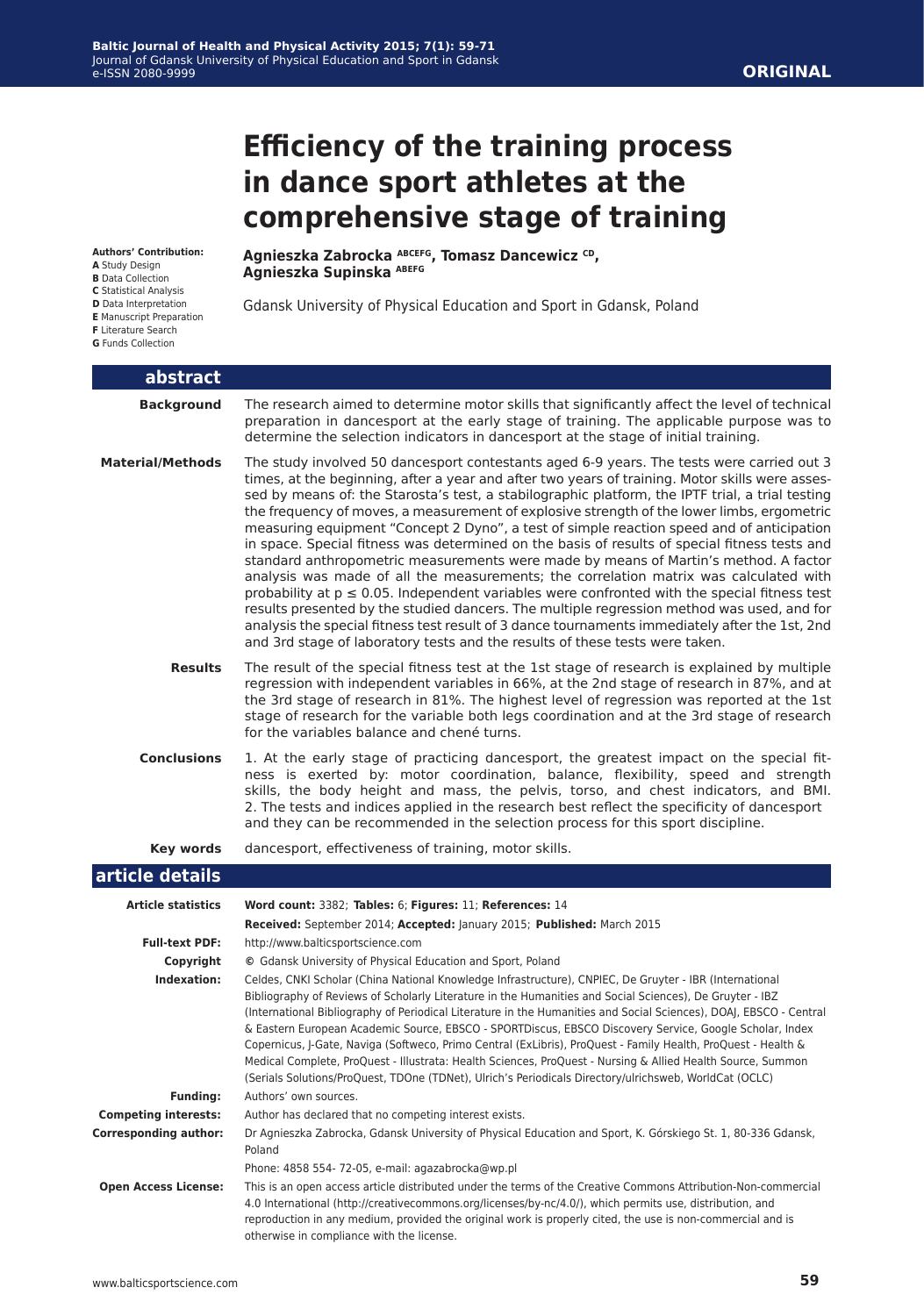#### **introduction**

Dancesport belongs to acyclic disciplines with high volume and diversity of motor tasks, in which there is early specialization. To practice dancesport, one needs a high level of motor coordination. This discipline requires a complex technique, aesthetics and, above all, the ability to perform movements and choreographic routines in accordance with the rhythm of music [1]. Professional sport imposes high demands on athletes, and only those succeed who have predispositions needed for a particular discipline. Selection of young athletes is a significant problem which should be handled comprehensively and in stages [2, 3].

The present research aimed to determine motor skills that significantly affect the level of technical preparation in dancesport at an early stage of training. The applicable purpose was to determine the selection indicators in dancesport at the stage of initial training.

#### **materials and methods**

The study involved 50 dancesport contestants aged 6-9 years. The tests were carried out three times, at the beginning of training, after a year and after two years of training. To assess particular motor skills, the following tests were used. To assess the level of motor coordination, Starosta's test was used [4]. Balance was tested with a use of a stabilographic platform (the so-called posturograph). To determine the level of flexibility, a trial from the International Physical Fitness Test (IPFT) for people from aged 6 to 32 years was used [5]. Speed and strength skills were studied in two trials that take into account the specificity of the discipline of dancesport – a trial testing the frequency of movements and the measurement of explosive strength of the lower limbs. To assess the level of strength abilities, ergometric measuring apparatus "Concept 2 Dyno" was used. The speed of motor reaction to visual and auditory stimuli was studied using the tests of simple reaction and of anticipation in space. Special performance was determined on the basis of the results of a special fitness test. Two circles with a diameter of 30 cm and 5 metres away from each other were draw on the dance floor. The task was to move twice from one circle to the other (in both directions) through the execution of 8 "chené" turns, within a given rhythm (in the time signature 2/4, tempo 40 beats per min.). 5 components affected the task assessment: maintaining the specified rhythm, technique of arms and head work, maintaining the posture, keeping the direction, use of space, footwork technique. The evaluation was made using a test card and a point scale from 5 to 20 points. From among the basic coordination skills, the ability to perform turns requires: maintaining balance, spatial-temporal orientation, rhythmization, and the kinaesthetic differentiation of movement. The evaluation of the performance of the test is influenced by: the legs, trunk, arms and head work, precision and harmony of movement, feeling time, and focusing attention [6]. In order to determine the specificity of dancers' body composition, standard anthropometric measurements with Martin's method were made: measurement of body weight as well as length, width and circumference measurements. On the basis of these measurements, body composition indices were calculated.

In this paper, a factor analysis was made of all the measurements, and the correlation matrix was calculated with probability at  $p \leq 0.05$ . Related factors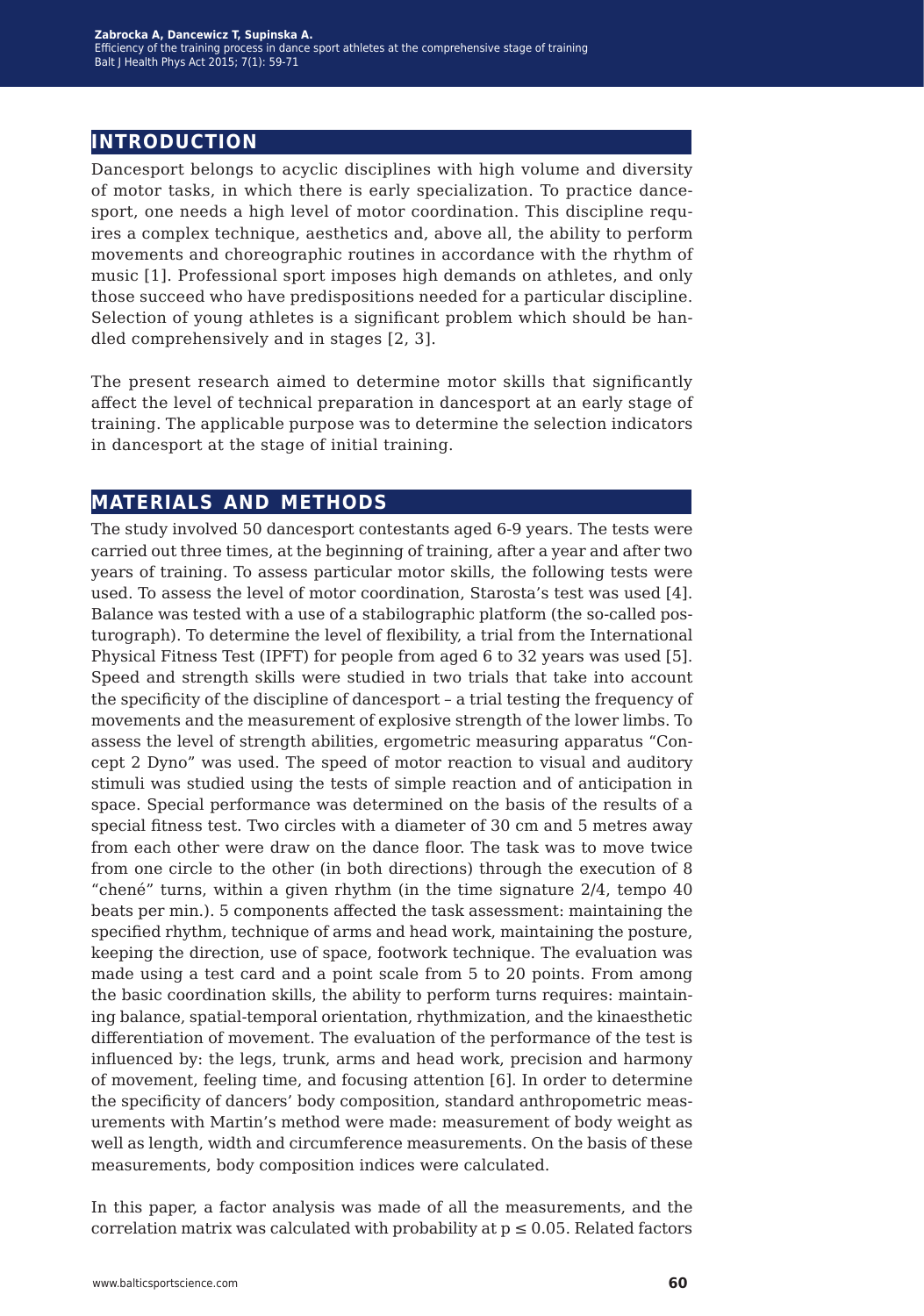were grouped, and where a significant correlation was found, only one variable representing the group was taken for the multivariate analysis; for example, variables of dynamic strength, work, speed, load for the right leg, the left leg and both legs were highly correlated with the variable both legs dyno max, so the whole group was represented by the variable both legs dyno max, and this factor was used in multiple regression. Other variables representing groups of coordination, speed and strength (physical), psycho-somatic, and body composition factors were selected in a similar way. Independent variables were confronted with the result of a special fitness test (Rokita's test) presented by the studied dancers.

For this purpose, the multiple regression method, which studies relationships between multiple independent variables (explanatory, predictors) and a dependent variable (criterial, explanatory), was used. Special fitness test results (a dependent variable) from three dance tournaments immediately after the 1st, the 2nd and the 3rd stage of laboratory tests and the results of these tests (independent variables) were taken for analysis.

#### **results**

**Table 1.** An analysis of correlation between independent variables with the Special Fitness Test in dancers at the 1st stage of research

| Independent variables           | Special Fitness Test 66%<br>( $R^2$ = 0.31820484<br>$p = 0.078680$ |
|---------------------------------|--------------------------------------------------------------------|
| Both legs coordination          | $-0.4$                                                             |
| Flexibility                     | 0.11                                                               |
| Dynamic strength of lower limbs | 0.1                                                                |
| Explosive strength              | 0.05                                                               |
| Chené turns                     | $-0.04$                                                            |
| Simple reaction speed           | $-0.02$                                                            |
| Anticipation reaction speed     | $-0.12$                                                            |
| Balance with eyes open          | $-0.26$                                                            |
| Body height                     | 0.06                                                               |
| Body weight                     | $-0.09$                                                            |
| Trunk indicator                 | 0.02                                                               |
| Pelvis indicator                | $-0.23$                                                            |

Table 1 shows the result of multiple regression in dancers at the 1st stage of research. The result of the special fitness test at the 1st stage of research is explained in 66% by means of multiple regression with independent variables: flexibility, both legs coordination (Starosta's test), dynamic strength of lower limbs (dyno max total), explosive strength of lower limbs, chené turns (frequency of movements), speed of simple reaction and anticipation in space, body height and weight, keeping balance with eyes open, the field parameter, keeping balance with feedback, coordination parameter, and the trunk and pelvis indicators. Both legs coordination is the key variable amounting to -0.40, which correlates in a statistically significant way with the result of the special fitness test at the level of  $R^2 = 0.318$ , at  $p = 0.0786$ .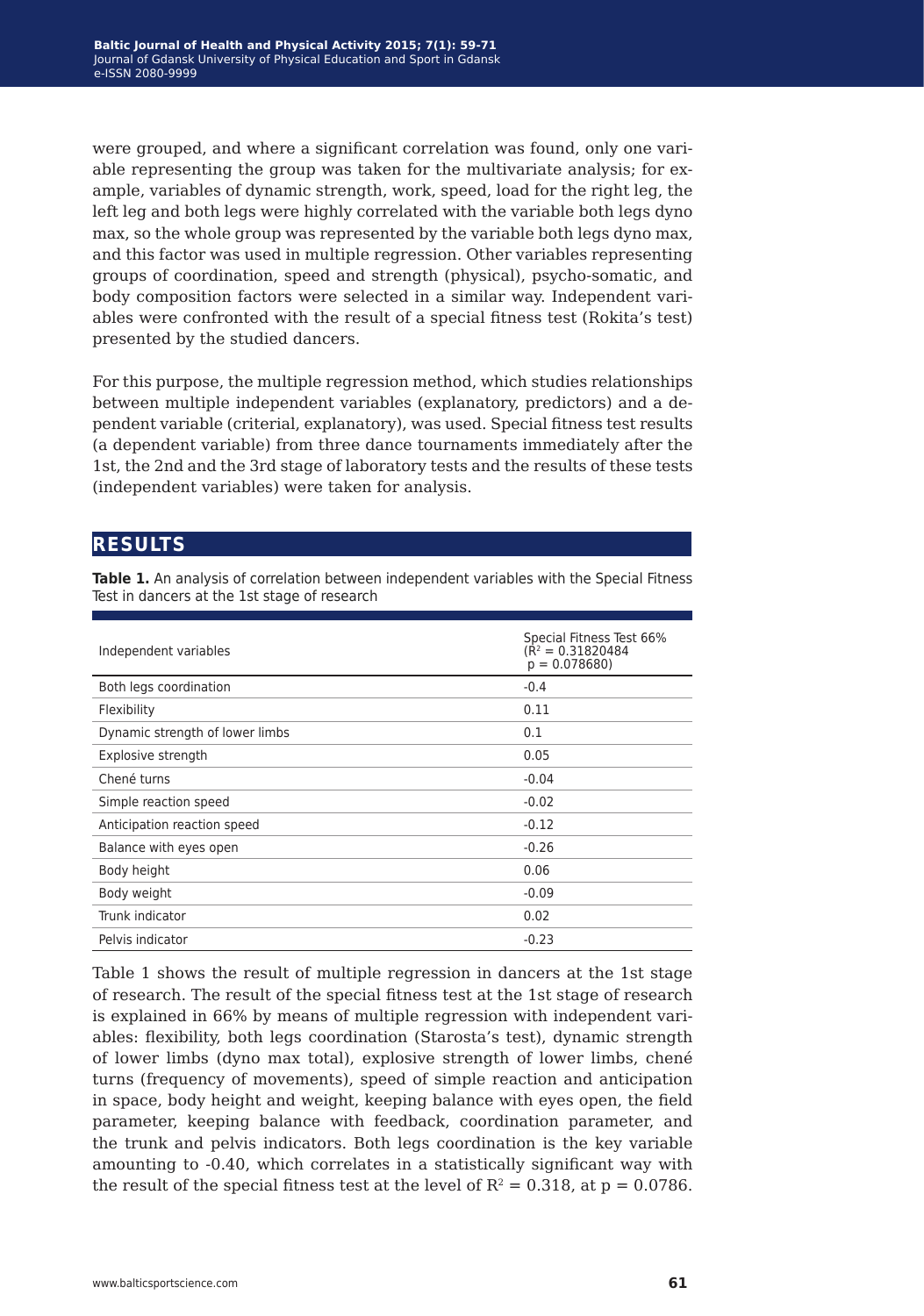|  |  | <b>Table 2.</b> An analysis of correlation between independent variables with the Special Fitness |  |  |  |  |
|--|--|---------------------------------------------------------------------------------------------------|--|--|--|--|
|  |  | Test in dancers at the 2nd stage of research                                                      |  |  |  |  |

| Independent variables           | Special Fitness Test 87%<br>$(R2 = 0.25108873)$<br>$p = 0.177008$ |
|---------------------------------|-------------------------------------------------------------------|
| Both legs coordination          | $-0.12$                                                           |
| Flexibility                     | 0.01                                                              |
| Dynamic strength of lower limbs | 0.14                                                              |
| Explosive strength              | 0.11                                                              |
| Chené turns                     | $-0.25$                                                           |
| Simple reaction speed           | $-0.05$                                                           |
| Anticipation reaction speed     | $-0.1$                                                            |
| Balance with eyes open          | 0.17                                                              |
| Chest indicator                 | 0.22                                                              |
| Trunk indicator                 | $-0.15$                                                           |
| Pelvis indicator                | 0.08                                                              |

Table 2 shows the result of multiple regression in dancers at the 2nd stage of the research. The result of the special fitness test at the 2nd stage of the research is explained in 87% by means of multiple regression with independent variables: flexibility, both legs coordination (Starosta's test), dynamic strength of lower limbs (dyno max total), explosive strength of lower limbs, chené turns (frequency of movements), speed of simple reaction and of anticipation in space, ability to maintain balance with eyes open, the field parameter, the trunk, pelvis and chest indicators. None of the above variables correlates in a statistically significant way with the score of the special fitness test. The independent variable, chené turns, correlates the most with the test results, with the value of 0.25 at the level of  $R^2 = 0.251$ , at  $p = 0.177$ .

**Table 3.** An analysis of correlation between independent variables with the Special Fitness Test in dancers at the 3rd stage of research

| Independent variables                                 | Special Fitness Test 81%<br>( $R^2$ = 0.17064491<br>$p=0.113325$ |
|-------------------------------------------------------|------------------------------------------------------------------|
| Keeping balance with feedback, coordination parameter | 0.04                                                             |
| Dynamic strength of lower limbs                       | 0.15                                                             |
| Chené turns                                           | $-0.29$                                                          |
| Balance with eyes open                                | 0.34                                                             |
| Trunk indicator                                       | 0.08                                                             |
| <b>BMI</b>                                            | $-0.15$                                                          |

Table 3 shows the result of multiple regression in dancers at the 3rd stage of the research. The result of the special fitness test at the 3rd stage of the research is explained in 81% by means of multiple regression with independent variables: dynamic force of the lower limbs (dyno max total), chené turns (frequency of movements), the ability to maintain balance with eyes open, the field parameter, the ability to maintain balance with feedback, the coordination parameter, the trunk indi-cators and BMI. The key variables are: chené turns, equal to 0.29, and balance with eyes open, the field parameter, equal to 0.336, which correlate with the score of the special fitness test at a statisti-cally significant level of  $R^2 = 0.170$ , with  $p = 0.113$ .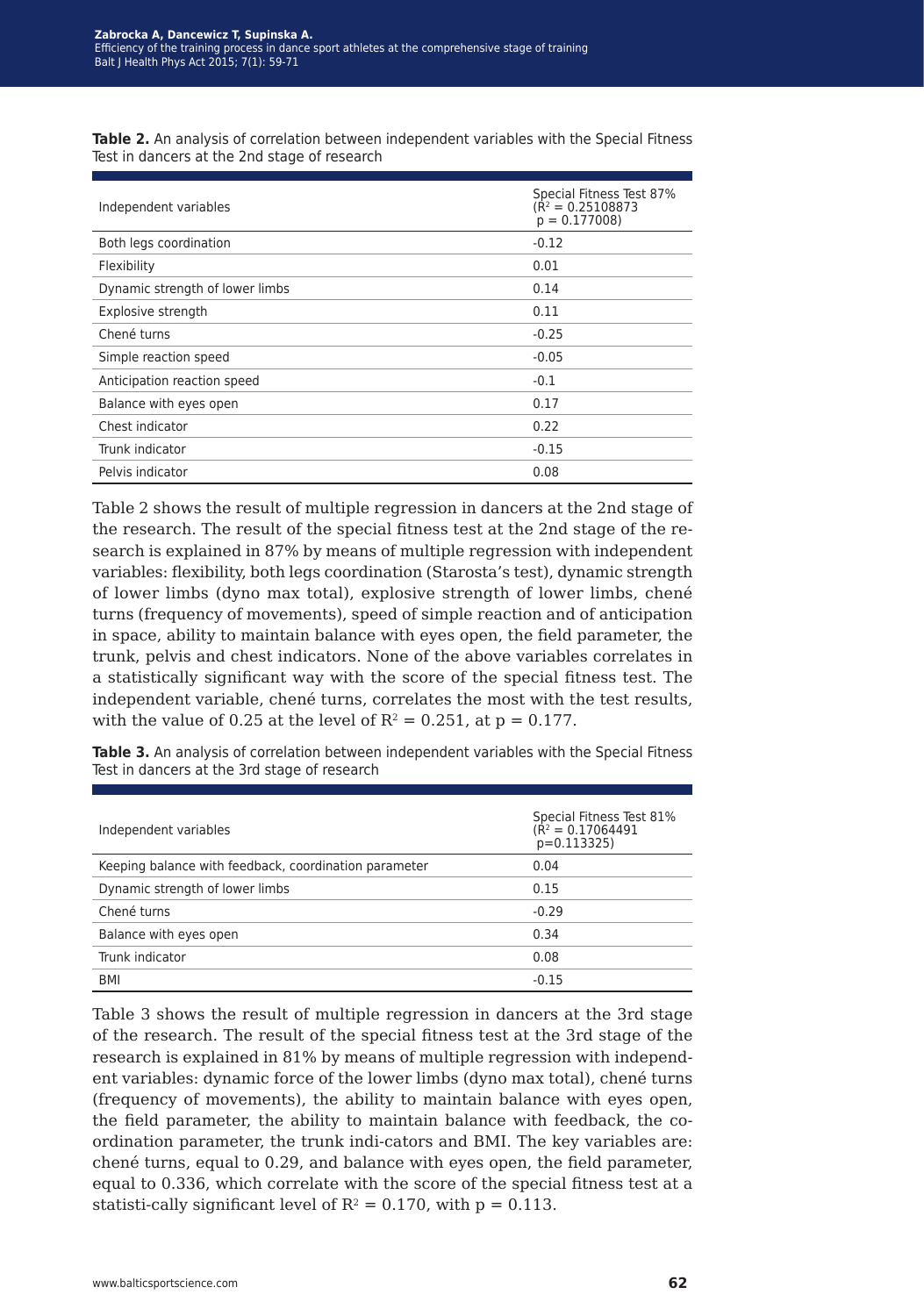After an analysis conducted with statistical methods, namely multiple regression, one can notice that the highest level of regression was reported at the 1st stage of research for the variable both legs coordination and at the 3rd stage of research for the variables balance and chené turns. This gives us information that motor skills, such as coordination and body balance and technical skills needed to perform chené turns substantially influence the level of technical preparation in dances-port at this stage of sports proficiency.

In order to determine interdependence between the characteristics of somatic composition, motor skills and abilities, and psychophysical traits, a correlation analysis was applied between the particular variables. Table 4 shows the correlations between dependent variables in dancers at the 1st stage of the research. Figure 1 presents the results of research at the 1st stage, which showed statistically significant correlations between the variable both legs coordination and other variables. It was found that the higher the coordination (Starosta's test), the lesser the muscle strength of the lower limbs, the better the level of strength and speed capabilities in the trial of 8 chené turns (0.307), the lower the body height (-0.526), the smaller the body circumferences (-0.643), and the higher the speed of simple reaction (0.278).

| Indicators                | <b>Both</b><br>legs<br>coordi-<br>nation | Dyno<br>Max R | Chené<br>turns(s) | Simple<br>reaction<br>speed | Body<br>height | Body<br>mass | Pelvis<br>circum-<br>ference | <b>Balance</b> |
|---------------------------|------------------------------------------|---------------|-------------------|-----------------------------|----------------|--------------|------------------------------|----------------|
| Both legs<br>coordination | 1.000                                    | $-0.199$      | 0.307             | 0.278                       | $-0.526$       | $-0.218$     | $-0.644$                     | 0.136          |
| Dyno<br>Max R             | $-0.199$                                 | 1.000         | $-0.073$          | $-0.135$                    | 0.215          | 0.248        | 0.322                        | $-0.083$       |
| Chené turns<br>(s)        | 0.307                                    | $-0.073$      | 1.000             | 0.127                       | $-0.037$       | $-0.003$     | $-0.204$                     | $-0.032$       |
| Simple<br>reaction speed  | 0.278                                    | $-0.135$      | 0.127             | 1.000                       | $-0.218$       | $-0.322$     | $-0.261$                     | $-0.061$       |
| Body height               | $-0.526$                                 | 0.215         | $-0.037$          | $-0.218$                    | 1.000          | 0.457        | 0.750                        | $-0.304$       |
| Body mass                 | $-0.218$                                 | 0.248         | $-0.003$          | $-0.322$                    | 0.457          | 1.000        | 0.533                        | $-0.174$       |
| Pelvis<br>circumference   | $-0.644$                                 | 0.322         | $-0.204$          | $-0.261$                    | 0.750          | 0.533        | 1.000                        | $-0.239$       |
| <b>Balance</b>            | 0.136                                    | $-0.083$      | $-0.032$          | $-0.061$                    | $-0.304$       | $-0.174$     | $-0.239$                     | 1.000          |

**Table 4.** Correlations between dependent variables in dancers at the 1st stage of research



**Fig 1.** The correlation between the both legs coordination and the dynamic strength, technical skills, simple reac-tion speed, body height and the pelvis circumference in dancers at the 1st stage of research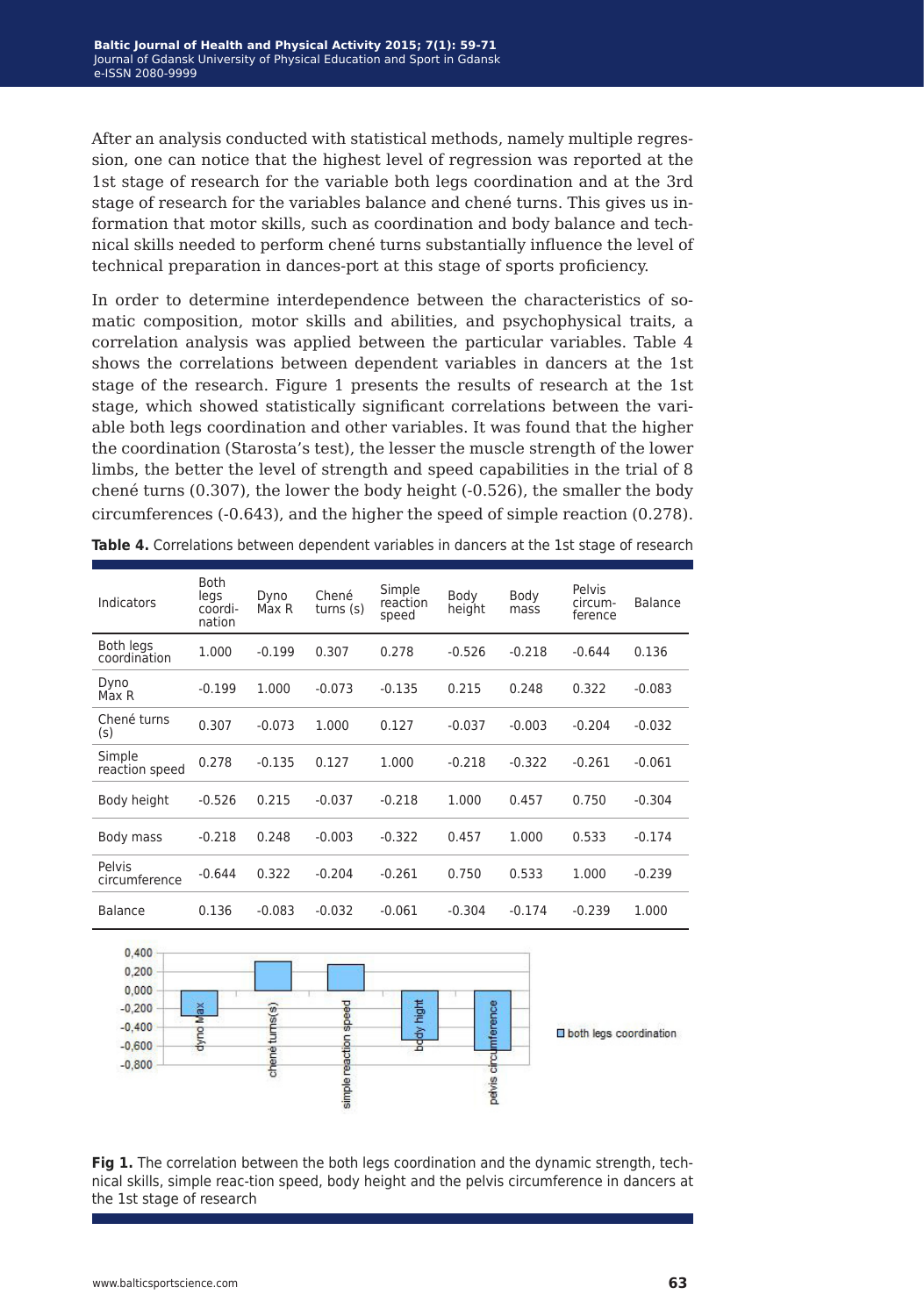In addition, it was noted that the smaller the body weight (-0.321), the higher the speed of simple reaction (-0.322) and the lesser the muscle strength of lower limbs (0.248) (Fig. 2).





The greater the body height, the greater the muscle strength of the lower limbs (0.215) and the lesser the balance (-0.304) (Fig. 3).





Table 5 presents correlations between dependent variables in dancers at the 2nd stage of re-search. The results revealed statistically significant relationships between many variables. The level of coordination determined by means of Starosta's test correlates with Rohrer's index (0.457), BMI (0.340) and flexibility (0.267). An inverse correlation can be noted between coordination and the body height (-0.551) and mass (-0.175) and circumferences (-0.540) (Fig. 4).

The better the body balance, the higher the level of strength and speed capabilities in a trial of 8 chené turns (0.412) (Fig. 5).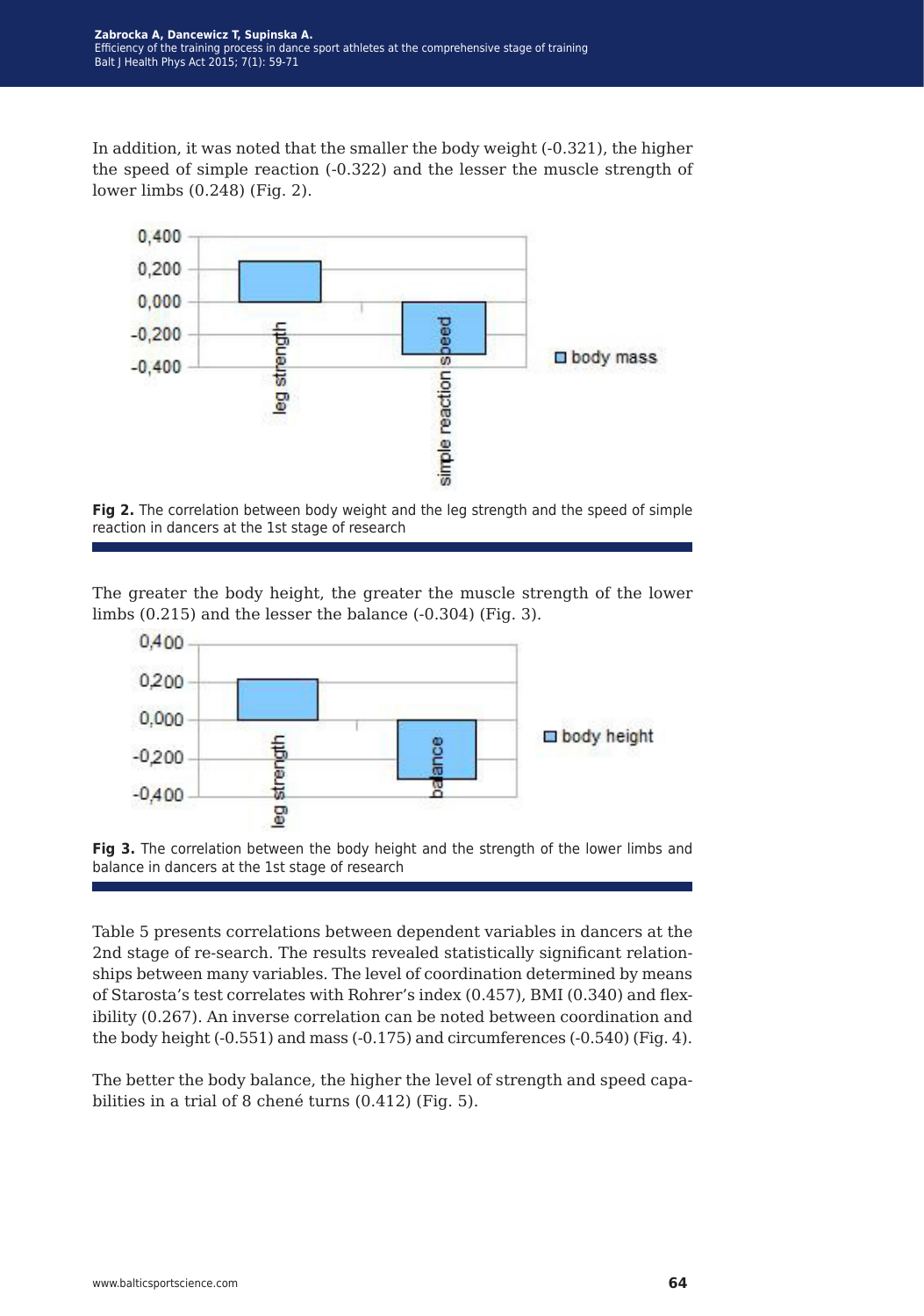|          | <b>Table 5.</b> Correlations between dependent variables in dancers at the 2nd stage of the |  |  |  |  |  |  |
|----------|---------------------------------------------------------------------------------------------|--|--|--|--|--|--|
| research |                                                                                             |  |  |  |  |  |  |

| Indicators                     | Flexibility | <b>Both</b><br>legs<br>coordi-<br>nation | Chené<br>turns<br>(s) | Body<br>height | Body<br>mass | Pelvis<br>circumfe-<br>rence | <b>Balance</b> | Rohrer's<br>index | <b>BMI</b> |
|--------------------------------|-------------|------------------------------------------|-----------------------|----------------|--------------|------------------------------|----------------|-------------------|------------|
| Flexibility                    | 1.000       | 0.267                                    | $-0.008$              | $-0.102$       | $-0.164$     | $-0.399$                     | 0.075          | 0.035             | $-0.030$   |
| Both legs<br>coordi-<br>nation | 0.267       | 1.000                                    | 0.237                 | $-0.551$       | $-0.175$     | $-0.540$                     | 0.035          | 0.457             | 0.340      |
| Chené<br>turns $(s)$           | $-0.008$    | 0.237                                    | 1.000                 | $-0.088$       | $-0.080$     | $-0.327$                     | 0.412          | 0.037             | 0.009      |
| Body<br>height                 | $-0.102$    | $-0.551$                                 | $-0.088$              | 1.000          | 0.419        | 0.677                        | $-0.158$       | $-0.772$          | $-0.520$   |
| Body<br>mass                   | $-0.164$    | $-0.175$                                 | $-0.080$              | 0.419          | 1.000        | 0.488                        | 0.022          | 0.238             | 0.552      |
| Pelvis<br>circumfe-<br>rence   | $-0.399$    | $-0.540$                                 | $-0.327$              | 0.677          | 0.488        | 1.000                        | $-0.287$       | $-0.394$          | $-0.173$   |
| Balance                        | 0.075       | 0.035                                    | $-0.412$              | $-0.158$       | 0.022        | $-0.287$                     | 1.000          | 0.186             | 0.169      |
| Rohrer's<br>index              | 0.035       | 0.457                                    | 0.037                 | $-0.772$       | 0.238        | $-0.394$                     | 0.186          | 1.000             | 0.940      |
| <b>BMI</b>                     | $-0.030$    | 0.340                                    | 0.009                 | $-0.520$       | 0.552        | $-0.173$                     | 0.169          | 0.940             | 1.000      |



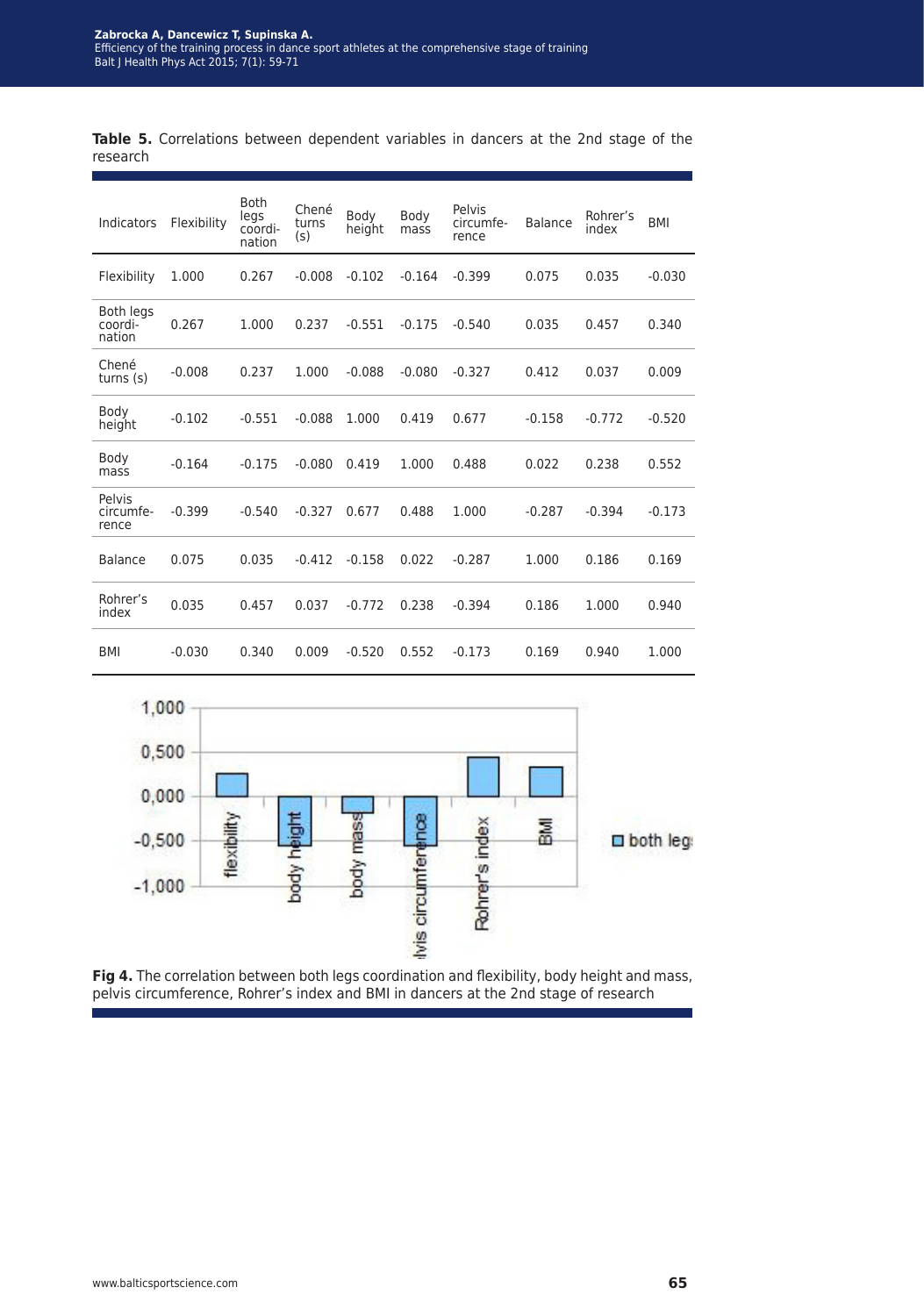

Fig 5. The correlation between balance and strength and speed capabilities in dancers at the 2nd stage of research

Table 6 shows the correlations between dependent variables in dancers at the 3rd stage of research. At the third stage statistically significant relationships of the study results were revealed between many variables.

| Indicator                             | Flexibility | Both legs<br>coordi-<br>nation | One leg<br>coordi-<br>nation | Dyno<br>Max R | Chené<br>turns (s) | Simple<br>reaction<br>speed | Body<br>height | Body mass   | Pelvis<br>circumfe-<br>rence | Balance<br>eyes open | Balance<br>eyes<br>closed | Rohrer's<br>index |
|---------------------------------------|-------------|--------------------------------|------------------------------|---------------|--------------------|-----------------------------|----------------|-------------|------------------------------|----------------------|---------------------------|-------------------|
| Flexibility                           | 1.000000    | 0.172109                       | 0.381303                     | $-0.263941$   | 0.061631           | 0.021397                    | $-0.189800$    | $-0.220501$ | $-0.503243$                  | 0.149248             | 0.009301                  | 0.110829          |
| <b>Both legs</b><br>coordi-<br>nation | 0.172109    | 1.000000                       | 0.489780                     | $-0.056064$   | 0.075602           | 0.260216                    | $-0.391930$    | $-0.170193$ | $-0.406558$                  | 0.006592             | $-0.052242$               | 0.324645          |
| One leg<br>coordi-<br>nation          | 0.381303    | 0.489780                       | 1.000000                     | 0.010257      | 0.391198           | 0.246595                    | $-0.317263$    | $-0.530316$ | $-0.530316$                  | $-0.005522$          | 0.004239                  | 0.201906          |
| Dyno<br>Max R                         | $-0.263941$ | $-0.056064$                    | 0.010257                     | 1.000000      | $-0.101821$        | $-0.152959$                 | 0.184617       | 0.281278    | 0.328082                     | $-0.314895$          | $-0.172518$               | $-0.008992$       |
| Chené<br>turns (s)                    | 0.061631    | 0.075602                       | 0.391198                     | $-0.101821$   | 1.000000           | 0.123930                    | $-0.069835$    | $-0.056420$ | $-0.310307$                  | 0.201937             | 0.298228                  | 0.036733          |
| Simple<br>reaction<br>speed           | 0.021397    | 0.260216                       | 0.246595                     | $-0.152959$   | 0.123930           | 1.000000                    | $-0.354492$    | $-0.384814$ | $-0.308088$                  | 0.249226             | 0.131217                  | 0.192926          |
| Body<br>height                        | $-0.189800$ | $-0.391930$                    | $-0.353071$                  | 0.184617      | $-0.069835$        | $-0.354492$                 | 1.000000       | 0.381668    | 0.588300                     | $-0.208302$          | $-0.134117$               | $-0.844418$       |
| Body mass                             | $-0.220501$ | $-0.170193$                    | $-0.317263$                  | 0.281278      | $-0.056420$        | $-0.384814$                 | 0.381668       | 1.000000    | 0.467376                     | $-0.151328$          | 0.021624                  | 0.156256          |
| Pelvis<br>circumfe-<br>rence          | $-0.503243$ | $-0.406558$                    | $-0.530316$                  | 0.328082      | $-0.310307$        | $-0.308088$                 | 0.588300       | 0.467376    | 1.000000                     | $-0.346078$          | $-0.290715$               | $-0.371321$       |
| Balance<br>eyes open                  | 0.149248    | 0.006592                       | $-0.005522$                  | $-0.314895$   | 0.201937           | 0.249226                    | $-0.208302$    | $-0.151328$ | $-0.346078$                  | 1.000000             | 0.815218                  | 0.152242          |
| Balance<br>eyes<br>closed             | 0.009301    | $-0.052242$                    | 0.004239                     | $-0.172518$   | 0.298228           | 0.131217                    | $-0.134117$    | 0.021624    | $-0.290715$                  | 0.815218             | 1.000000                  | 0.148528          |
| Rohrer's<br>index                     | 0.110829    | 0.324645                       | 0.201906                     | $-0.008992$   | 0.036733           | 0.192926                    | $-0.844418$    | 0.156256    | $-0.371321$                  | 0.152242             | 0.148528                  | 1.000000          |

**Table 6.** Correlations between dependent variables in dancers at the 3rd stage of the research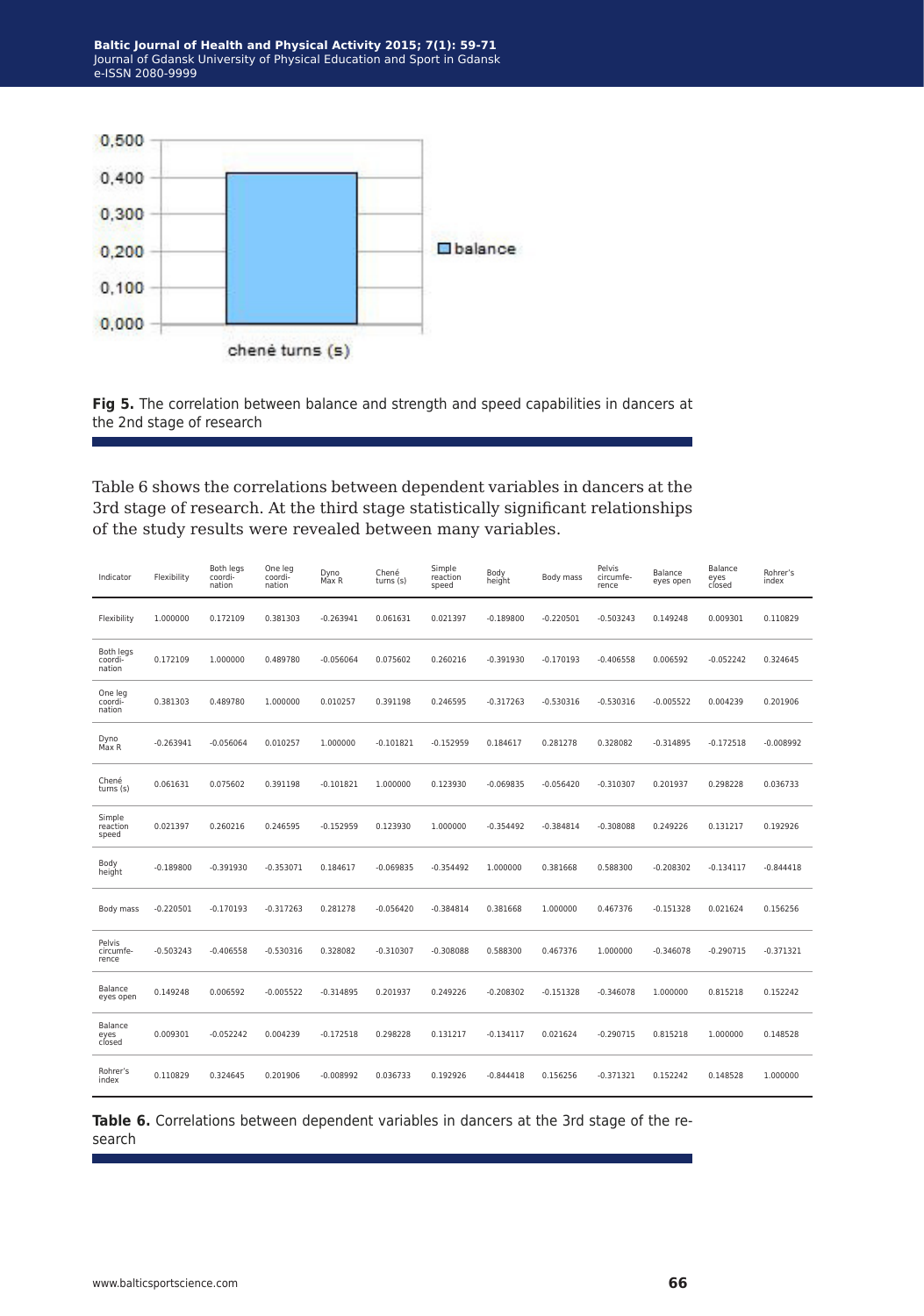The correlation values demonstrate that the higher the flexibility, the greater one leg coordination (0.376), the lesser the strength of the lower limbs (-0.290), the smaller the body circumferences (-0.498) (Fig. 6). Both legs coordination correlates with the speed of simple reaction (0.264) and Rohrer's index (0.326), and it inversely correlates with the body height (-0.392) and length measurements (-0.321), the chest width (-0.296), the body circumferences (-0.408) (Fig. 7). The better the coordination ability with one leg, the higher the level of strength and speed capabilities in a trial of 8 chené turns (0.390) and the higher the speed of simple reaction (0.265) (Fig. 8). The speed of simple reaction inversely correlates with the body height (-0.366) and the body weight (-0.375) (Fig. 9). The greater the body height, the greater the strength of the lower limbs (0.399). The greater the body balance ability in a trial with open eyes, the lower the strength of the lower limbs (-0.285) and the body height (-0.290) (Fig. 11). The greater the body balance ability in a trial with closed eyes, the higher level of strength and speed capabilities in the trial of 8 chené turns (0.300) (Fig. 10).







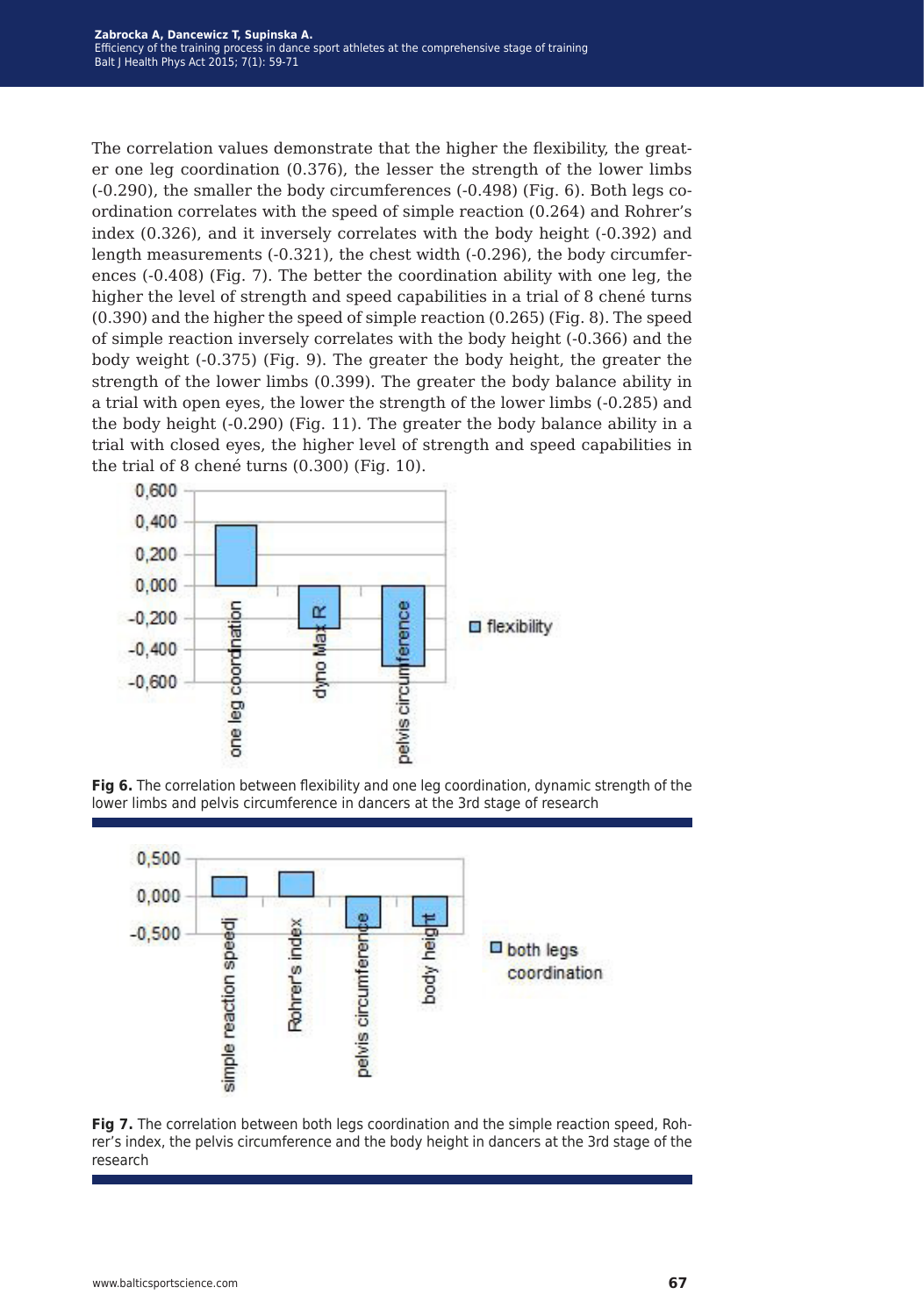

**Fig 8.** The correlation between one leg coordination and technical skills and simple reaction speed in dancers at the 3rd stage of the research







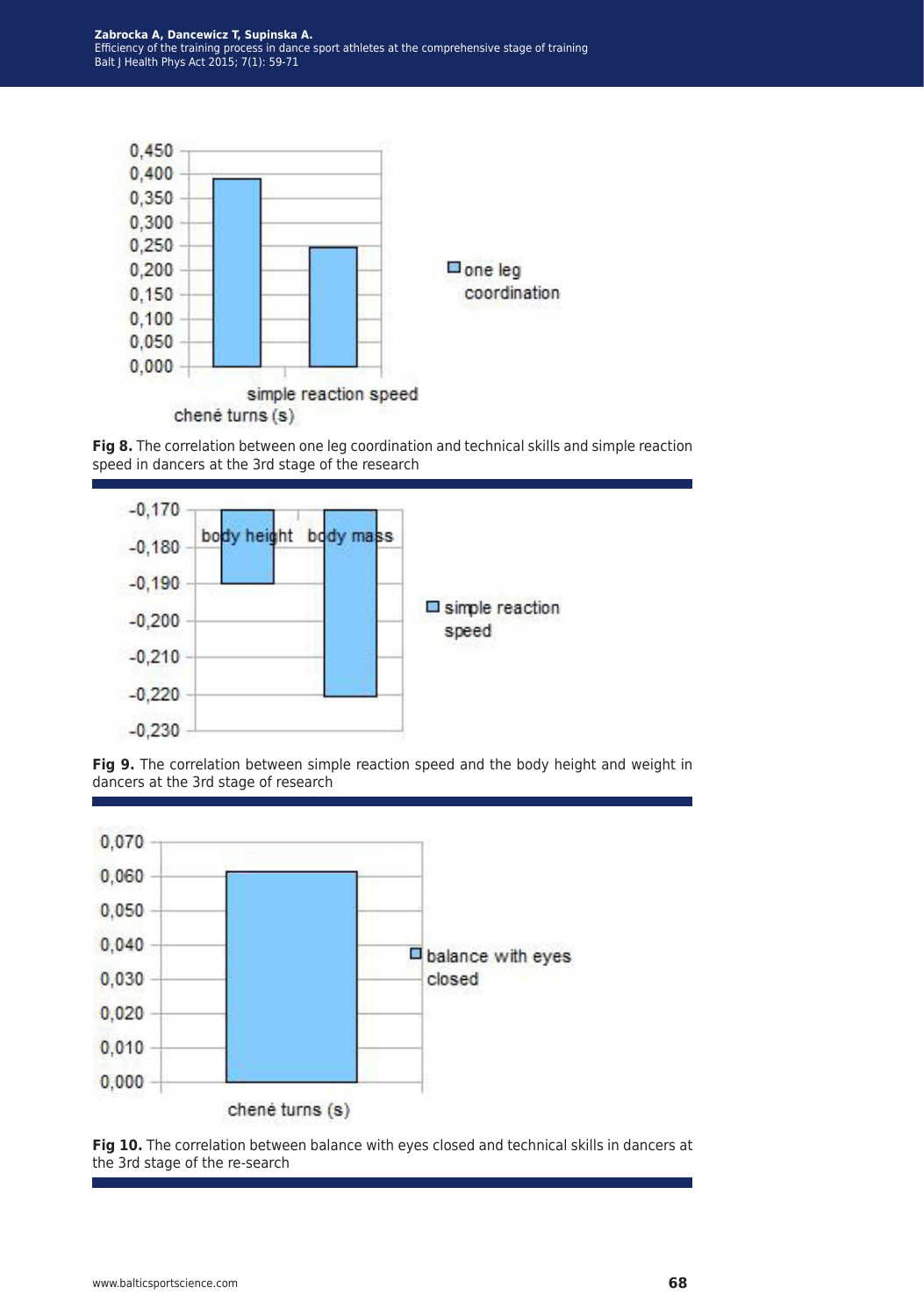



### **discussion**

Results of multiple regression show that the body height and weight, the pelvis and the trunk indicators affect the sports result at the first stage of research. At the second stage the outcome is influenced by the pelvis, the trunk and the chest indicators, while at the third stage by the trunk indicator and BMI. The results of the study of correlations show that the lower the values of length, width and circumference measurements, the greater the coordination and balance abilities, which are the leading skills in dancesport. The lower the body weight, the higher the level of simple reaction speed. Dancewicz and Kruczkowski have shown in their research [7] that gymnastic exercises at the initial stage of training in artistic gymnastics do not reveal a high correlation with the body length parameters and Rohrer's index, but they also say that at the later stages of training exercises of a more complex structure are conditioned by the above parameters of the somatic composition. It can be concluded that specific dance training at later stages of training will reflect a greater correlation between sports results and the particular parameters of the somatic composition.

Multiple regression results show a significant impact of coordination on the sports outcome, especially at the first stage of research, which is confirmed by Poznanska and Banachiewicz's research [8], in which the influence of motor coordination on the sports outcome is presented. At Miletić's, Sekulić's and Wolf-Cvitak's [9] research, who examined the influence of motor abilities on the leaping performance, in seven year-old rhythmic gymnasts, we also can see the influence of coordination on the amount of the assessment. It follows from the research that the motor coordination skill in those practicing at the initial stage of training is substantially higher than in non-training persons. Similarly, according to Nowak [10] as well as Rokita and Bajdziński [6], children practicing dance are characterized by a higher level of coordination than non-training children. Also in Starosta and Karpińska's research [11] youth and adults practicing contemporary dance demonstrated a higher level of this skill in comparison to the control group. Pilewska and Sawczyn's research [12] also reveals coordination skills in dancesport dancers at a higher level than in the control group.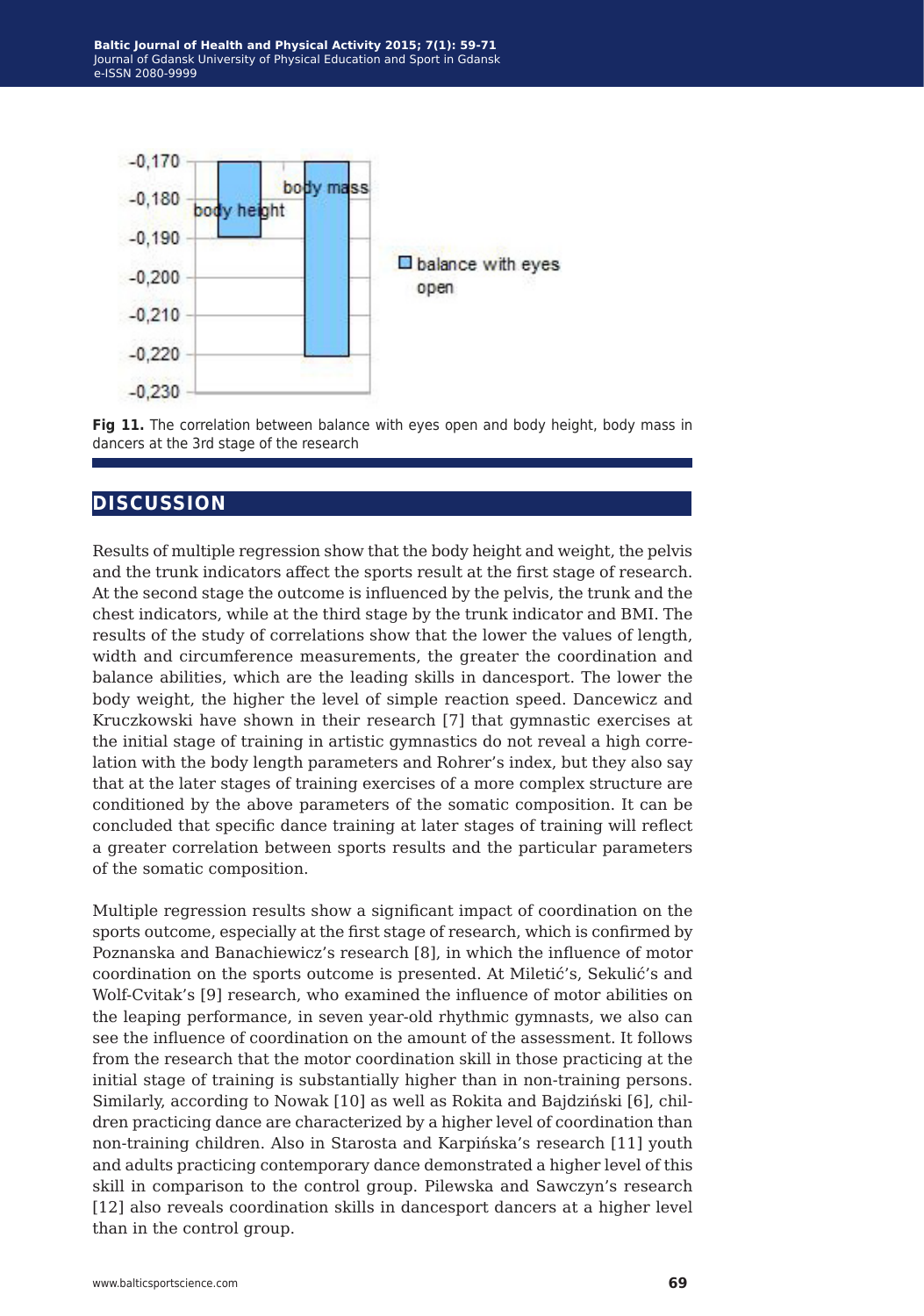Results of multiple regression showed that flexibility both at the 1st and the 2nd stage of the study correlated with the sports outcome, while at the 3rd stage the influence of flexibility on the sports outcome was not evident. Pilewska's study [13] on dancesport competitors holding a master class shows that flexibility was at an average level. This leads to a conclusion that a high level of flexibility in the subsequent stages of dance training does not contribute to the sports outcome, as is the case in other technically complex disciplines. Flexibility is a skill whose significance and proficiency at the championship level strongly differentiates dancesport from the mentioned sports disciplines. In dancesport flexibility is needed to perform many exercises and dance figures. As in figure skating and rhythmic gymnastics it affects the general aesthetic impression [14].

In this study the results of multiple regression tests have shown that the speed and strength skills measured in a trial of 8 chené turns affect the sports outcome, and at the third stage of the research they are crucial. Results of multiple regression showed that at the initial stage of training a trial of 8 chené turns influences the sports outcome more than the trial of explosive strength of the lower limbs. However, results of other authors' studies show that both trials are important at the championship stage, where there is a specialization of couples in particular dance styles [13]. Multiple regression results for the above trial can be explained by the fact that chené turns constitute one of the important elements of the dance technique, especially at the initial stage of training, where there is no specialization in particular styles of dance. Competitors at the early stage must present both styles: Latin and standard ones.

#### **conclusion**

At an early stage of training in dancesport special fitness is mostly influenced by: motor coordination, balance, flexibility, speed and strength skills, the body height and mass, the pelvis, the trunk, the chest indicators and BMI.

### **applicable conclusion**

Indicators of motor coordination measured by means of Starosta's test, of flexibility measured by a trial from IPFT, of speed and strength skills measured by 8 chené turns, of balance tested on a posturograph, of psychophysical traits tested by the speed of simple reaction and anticipation in space as well as indicators of the level of motor skills measured by means of Iowa Brace and Johnson-Metheny tests and indicators of the somatic composition best reflect the specificity of dancesport and can be recommended in the selection process in this sports discipline.

#### **references**

- [1] Fostiak D. Koordynacja ruchowa i jej znaczenie w procesie treningowym w opinii zawodnikow i trenerow sportowego tanca towarzyskiego [Motor coordination and its importance in the training process in the opinion of ballroom dancers and coaches]. Rocznik Naukowy AWF Gdansk. 1996;5:43-52. Polish.
- [2] Burns AR, Gaines Ch. Sport selection. New York. (1984)
- [3] Zaporozanow W, Sozanski H. Dobor i kwalifikacja do sportu [Selection and qualification for sport]. Warszawa; 1997, 7-65. Polish.
- [4] Starosta W. Nowy sposob pomiaru i oceny koordynacji ruchowej [A new way of measuring and evaluat-ing motor coordination]. Monografie nr 96, AWF Poznan, 1978; 365-371. Polish.
- [5] Drabik J. Testowanie sprawnosci fizycznej u dzieci, młodziezy i doroslych [Testing physical fitness in children, adolescents and adults]. Gdansk: AWF; 1997. Polish.